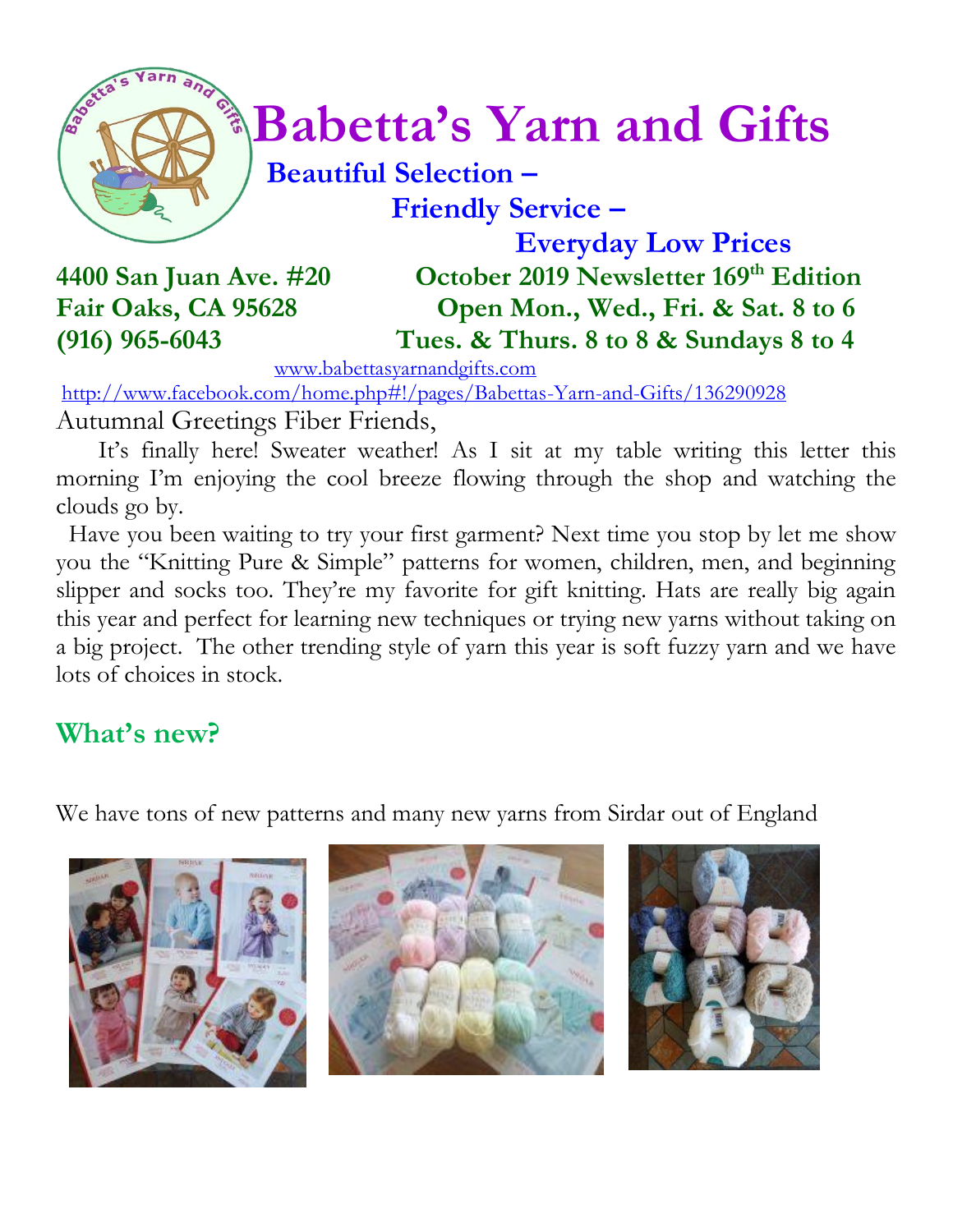

**ChiaGoo Mini Twists**





New Pairfect Colors

 **Many new yarns from Cascade and some new books too**





 **Brioche Owl Cowl class with Maya Learn how to do 2 color Brioche in the round Dates: 10/12, 10/19 & 10/26 Time: 2-3:30pm**

 **Registration: \$50 10%off material**

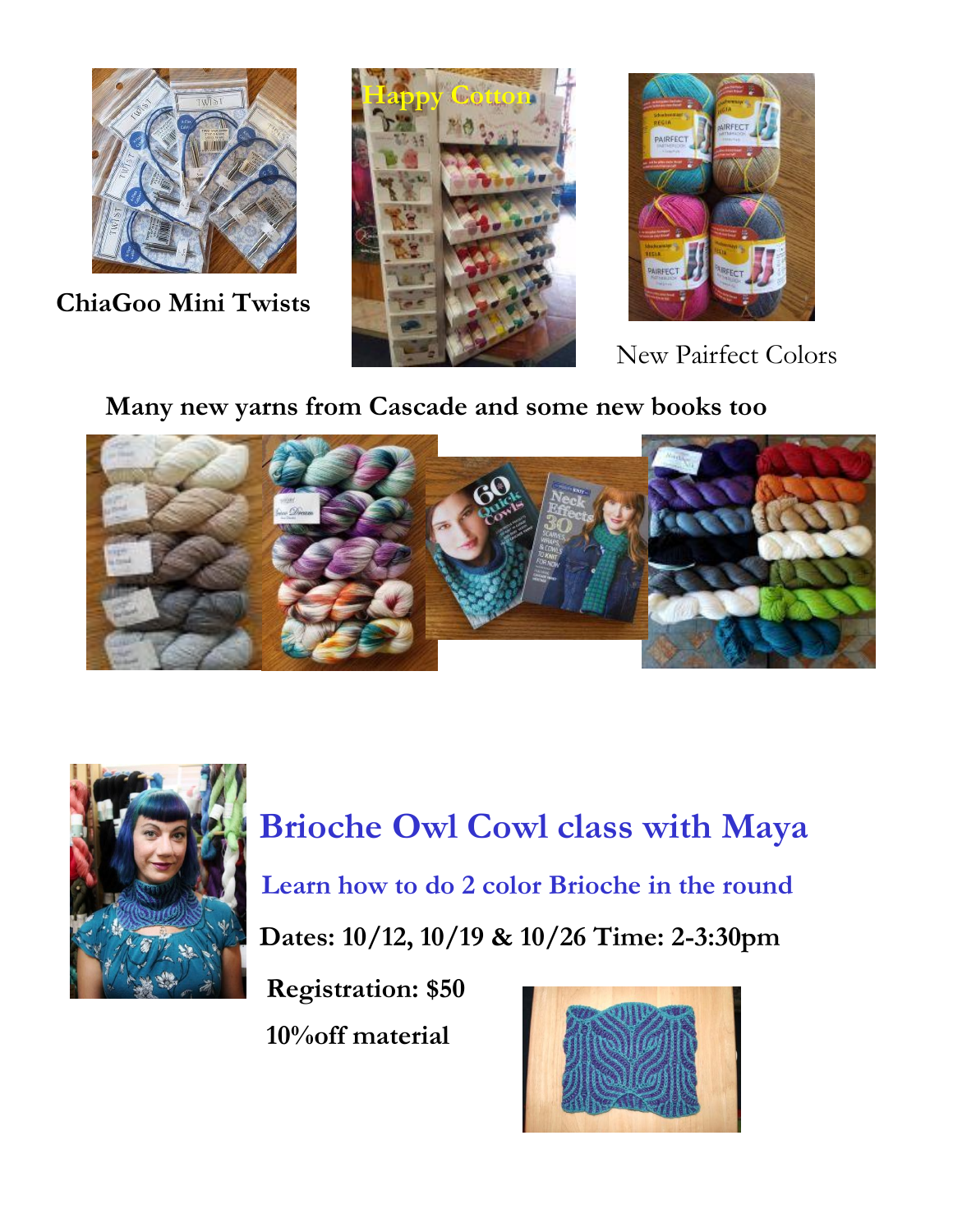

Classic Elite yarn, kits & books are on closeout for 50% off





our discount area

**Alice's Embrace** has really grown since its inception. Read about this wonderful organization and how you can join in making gifts for those suffering with Alzheimer's. <http://www.alicesembrace.com/>You can drop off your donations at Babetta's. We now have an Alice's Embrace Binder so you can pick out a pattern for your donation and we'll make a copy for you. Enjoy pictures of folks receiving your donations on the facebook page. <https://www.facebook.com/AlicesEmbrace/>

#### **Classes for October 2019 at Babetta's**

 *In our project classes you can learn to knit anything from scarves to socks to felted purses to lace shawls to hats to sweaters. Pick your project and join in the fun. Our knitters inspire each other to try new things by sharing ideas and showing off their latest creation. Sign up for one of our classes and you will receive a coupon for 10% off.*

Pre-registration is required as class sizes are limited. Please choose your dates carefully. Because of scheduling conflicts and complications, make-up classes will only be allowed under special circumstances and individual consideration.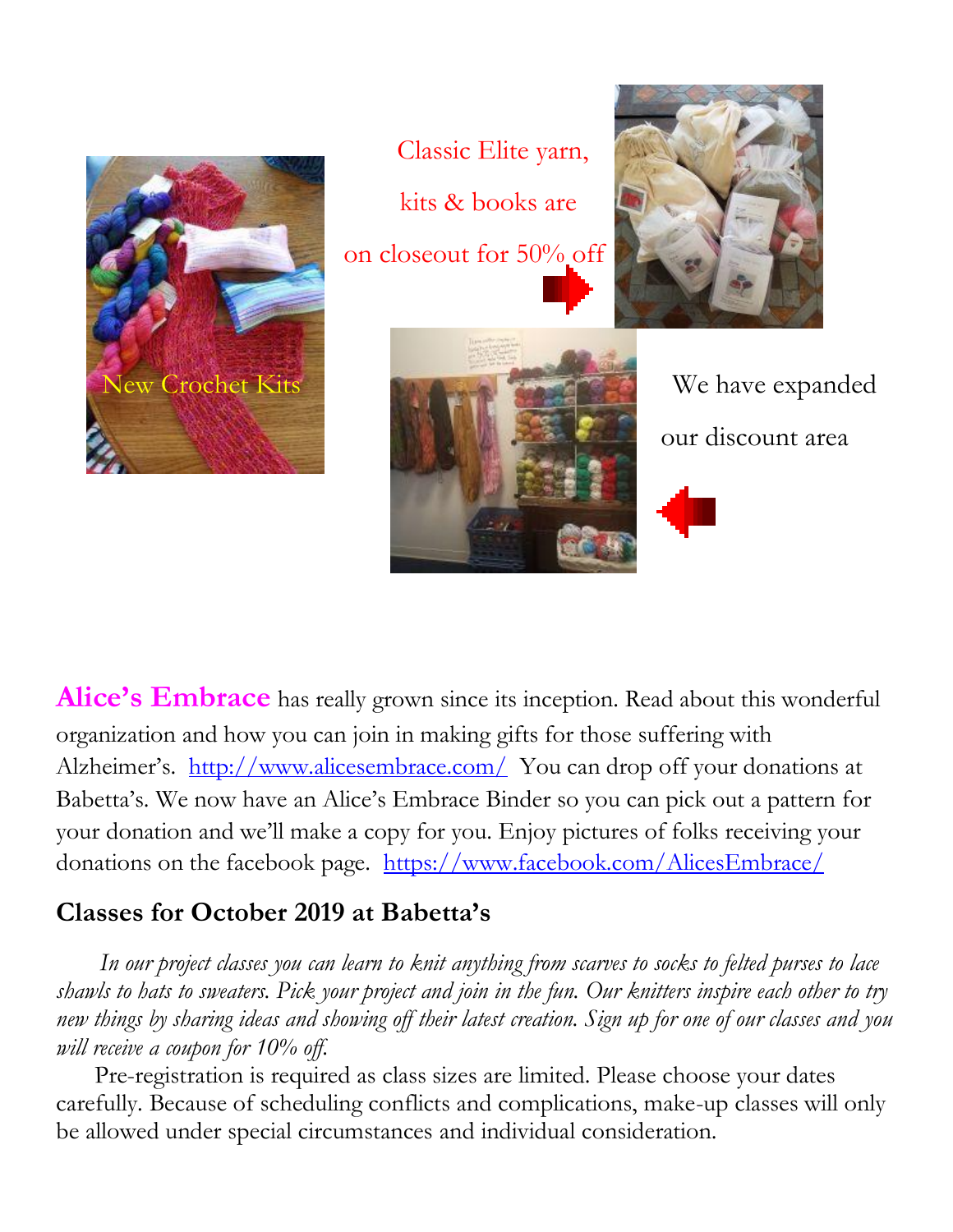Our project class knitting teachers Maya & Gustine have been teaching at Babetta's for 14 years and can help you make your fiber dreams come true in a fun and patient atmosphere.

**Tuesdays 10/8, 10/15 & 10/22**

Knitting Project 10am – 11:30am fee \$50

**Wednesdays 10/9, 10/16 & 10/23**

Knitting Project  $1pm - 2:30pm$  fee \$50

Knitting Project 3:30pm- 5pm fee \$50

**Thursday 10/10, 10/17 & 10/24**

Knitting Project 6pm – 7:30pm fee \$50

**Saturdays 10/12, 10/19 & 10/26**

Knitting Project 4pm – 5:30pm fee \$50.

## **Charity Knitting Group**

#### **Private Lessons**

Knitting or Crochet \$20 an hour Group Knitting or Crochet Private lessons \$15 an hour per person.Spinning or weaving \$25 an hour Group rates are \$20 an hour per person.50% deposit required when scheduling. Cancellations with less than 24 hour notice will forfeit deposit with exceptions for emergencies. Other cancellations can be transferred to rescheduled lessons.

How would you like to do some charity knitting/crocheting with a lovely group of people? **"The Purls of Fair Oaks"** meets the 2<sup>nd</sup> & 4<sup>th</sup> Thursday every month from 10am to noon here at **Babetta's.** This wonderful group of knitters makes newborn hats for local hospitals. If you'd like to come join the group there's always room for more.

## **Free patterns for October 2019**

### **Encore Mega PomPom Hat**



Materials: 1 ball Encore Mega, Size 15 16" circular needles and dpns, 1 stitch marker, 1 Online PomPom Polly CO 40 stitches on circular, place marker, join in the round being careful not to twist Work( k2,p2) ribbing for 10" or until you have about 2 yards of yarn left. Next round: (k2tog, p2) around Next round: (k1,p2) around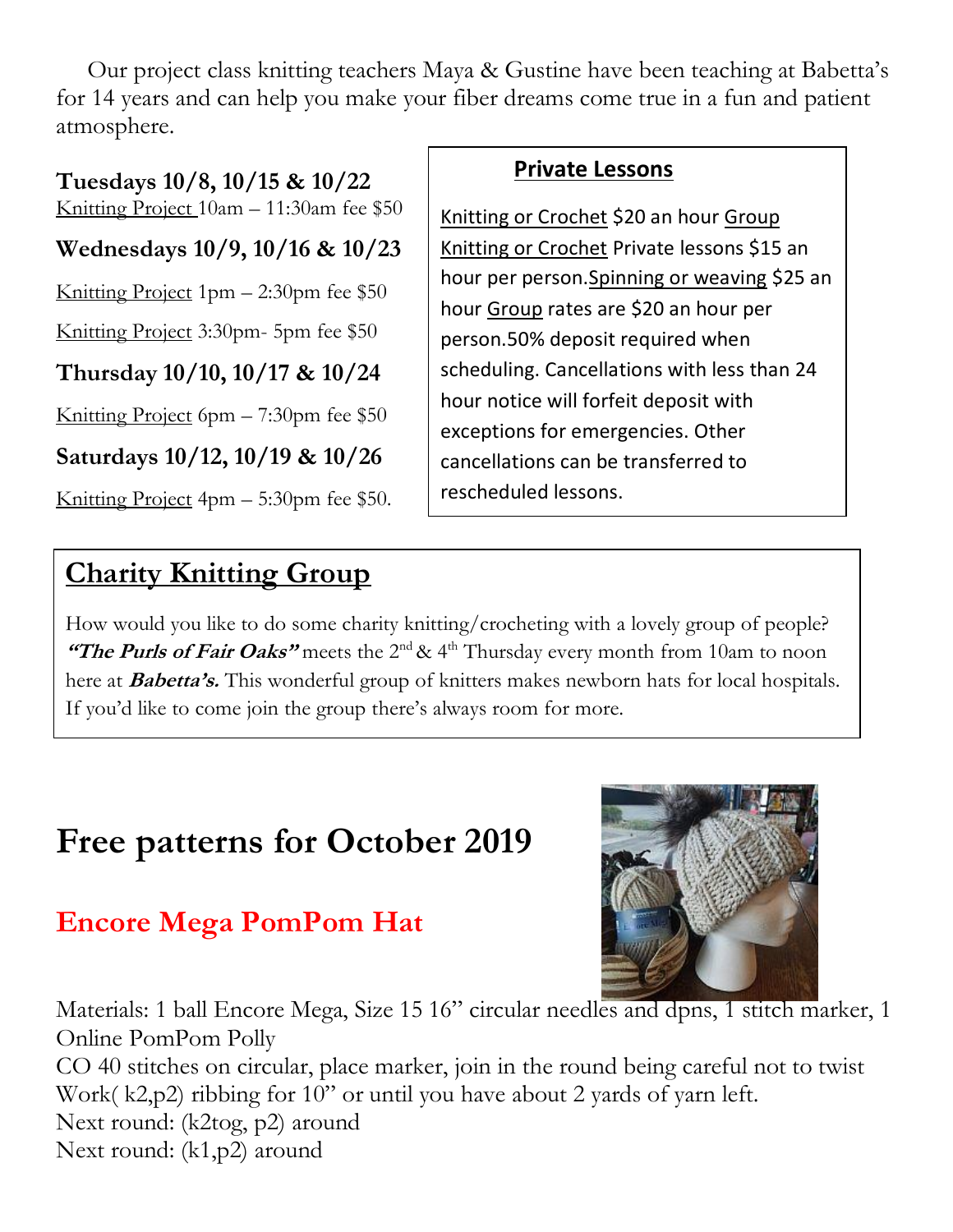Next round (k1,p2tog) around Next round: (k1,p1) around Next round: k2tog around, draw tail through remaining stitches and weave in ends. Sew the PomPom Polly snap to hat and snap PomPom onto hat, It can be removed for washing

#### **Crocheted Slouchy Hat with Fibre Company Tundra**

Materials: 1 Skein The Fibre Co. Tundra 120 yards, size J crochet hook

Gauge – first 2 rounds should measure  $3\frac{1}{2}$ " in diameter

- Chain 4, work 13 dc in  $4<sup>th</sup>$  ch from hook, slst to top of beginning ch 3
- Round2 ch 3, dc in base of the ch3, 2 dc in each dc around, slst to top of beginning ch 3
- Round 3 ch 3, dc in base of the ch 3, (dc in next dc, 2 dc in next dc) repeat around, slst to top of beginning ch 3
- Round  $4 ch$  3, dc in base of the ch3, (dc in next 2 dc, 2 dc in next dc) repeat around, slst to top of beginning ch 3
- Round  $5 -$ ch 3, dc in base of the ch 3, (dc in next 3 dc, 2 dc in next dc) repeat around, slst to top of beginning ch 3
- Round  $6 ch$  3, dc in each dc around, slst to top of beginning ch
- Round 7 repeat round 6
- Round 8 ch 3, (dc 2tog in next 2 dc, dc in next 3 dc) repeat around, slst to top of beginning ch3
- Round 9 ch3, (dc2tog in next 2 dc, dc in next 2 dc) repeat around, slst to top of beginning ch3
- Round 10 ch 2, hdc in each dc around, slst to top of beginning ch2

Round 11 through 16 – ch1, sc in each st around, slst to beginning ch1 and fasten off in last round, weave ends in.

Stitch dictionary

Ch=chain, sc=single crochet, hdc=half double crochet, dc= double crochet, slst= slip stitch, dc2tog=\*yarn over go into next stitch and pull up a loop, yarn over and come through 2 loops leaving 2 loops on hook repeat from\*, yarn over and come through 3 remaining loops